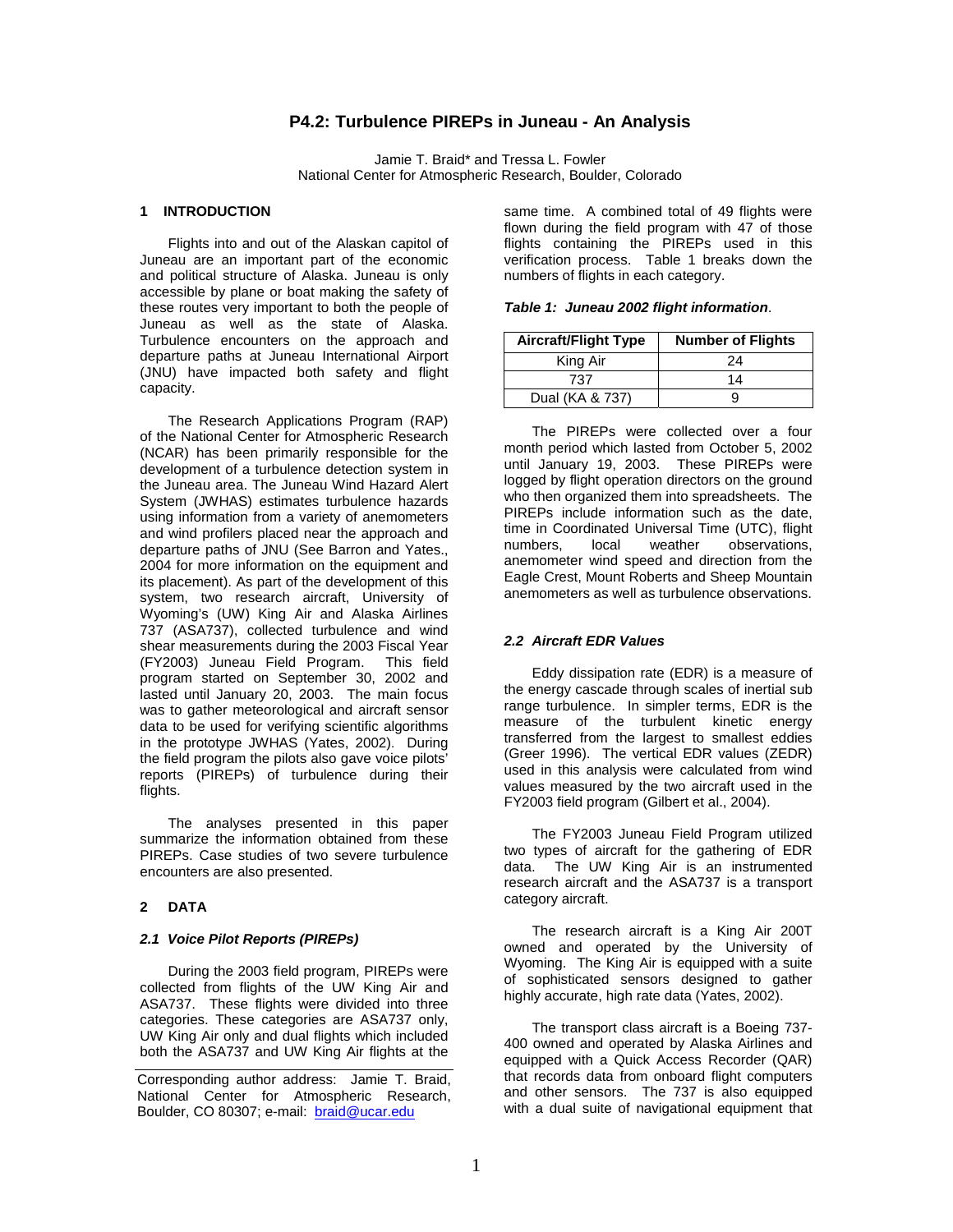provides sufficient positional accuracy to allow it to be flown in IFR conditions in the Gastineau Channel. This capability provides the ability to gather data in conditions acceptable for Part 121 and Part 91 operations, but where the research aircraft cannot operate (Yates, 2002).

## **2.3 JWHAS system**

For this study, the FAA funded, NCAR/RAP developed, JWHAS algorithm was compared to the PIREPs obtained during the 2003 field program. This algorithm identifies a wind regime, and then uses a linear regression model based on Juneau wind profiler and Hydrotech anemometer data to estimate a hazard level for turbulence. For more detailed information on the JWHAS algorithm please referrer to Morse 2004.

Three wind regimes cause possible turbulence hazards in the Juneau area: southeast, Taku, and mixed. A southeasterly wind regime has winds aloft from the southwest (due to an approaching low), which are turned to the southeast as they flow up the Gastineau channel towards the airport. A Taku wind regime has winds from the north or northeast that are caused by a very strong pressure gradient between glaciers to the north (high pressure) and Juneau (low pressure) in the south. A mixed wind regime occurs when the flow is a combination of southeast and weak Taku. (Cohn et al., 2004)

## **2.4 Hazard Areas**

Twelve hazard areas are identified on the approach/departure paths at JNU. A two dimensional view of the hazard areas is shown in Figure 1. There are a total of eight boxes with four of them around the airport and the other four down the Gastineau Channel. The four boxes that surround the airport are Coghlan Island (cog), Lemon Creek (lmn), North Douglas Island (ndi) and Outer Point (opt). The four boxes shown in the Gastineau Channel (gc) are actually eight boxes. Each of the four boxes is divided into two different altitude ranges. The lower boxes are numbered 1-4 (gc1, gc2, gc3 and gc4) and cover the surface to 2000 ft. The upper boxes, gca, gcb, gcc and gcd, are for altitudes above 2000 ft.

## **3 METHODS**

Only cases of severe, moderate and no (none) turbulence are analyzed. The PIREPs of light turbulence are omitted for two reasons. First, the number of light turbulence PIREPs was very large and thus impractical for human analysis. Second, it is somewhat difficult to differentiate between light turbulence and no turbulence or between light turbulence and moderate turbulence. Comparison between



Figure 1: Juneau hazard area locations.

moderate and no turbulence is both simpler and of greater interest.

Since atmospheric conditions tend to persist over short periods of time, observations in the same airspace that are close in time are not necessarily independent. To mitigate the nonindependence of the flight data, a 30-min separation between PIREPs was applied. Thus, an observation of the same type of turbulence event (e.g. moderate) found in a hazard area within thirty minutes of the initial observation is discarded. Both of these observations are considered to be a single report, and only the first is used.

A breakdown of the counts of the different turbulence PIREPs by flight types are listed in Table 2.

#### **Table 2: Number of turbulence PIREPs by aircraft type.**

|                 | <b>King Air</b> | 737 | Total |
|-----------------|-----------------|-----|-------|
| <b>None</b>     | 210             | 154 | 364   |
| <b>Moderate</b> | 100             | ٩Λ  | 130   |
| <b>Severe</b>   |                 |     |       |

Each PIREP is matched to one of the twelve hazard boxes. In all PIREPs, the location of the plane was documented. These locations are either physical locations in the Juneau area (e.g. Kmart, Western Auto) or geographical points (Coghlan Island or Outer Point). For locations in the Gastineau Channel, the plane's altitude is also used to determine the hazard area.

A breakdown of the counts of each type of turbulence in each of the hazard boxes is shown in Tables 3 and 4. There are only two severe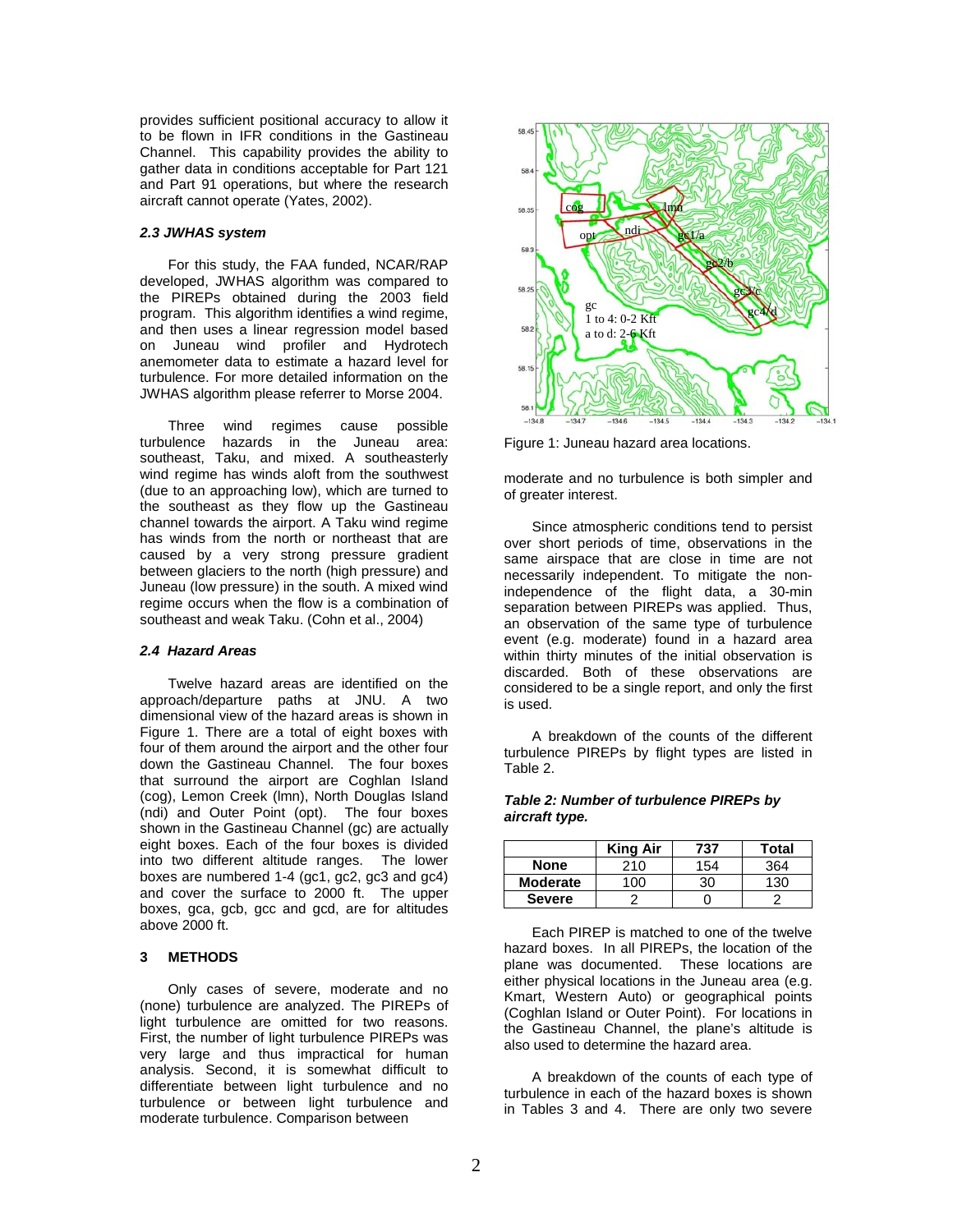cases in the Lemon Creek and Gastineau Channel 2 boxes.

The PIREPs are also matched to the EDR values produced by the JWHAS algorithm. The algorithm values are matched to the PIREPs by hazard box location, date, and time. A window of ±5 min was allowed in the time matching process because of possible differences between the time recorded on the aircraft and on the ground.

| Table 3: No turbulence PIREPs by hazard area |  |
|----------------------------------------------|--|
| and flight type.                             |  |

|                 | <b>None</b> |     |       |
|-----------------|-------------|-----|-------|
|                 | 737         | ΚA  | Total |
| <b>COG</b>      | 21          | 26  | 47    |
| <b>LMN</b>      | 7           | 15  | 22    |
| <b>NDI</b>      | 12          | 28  | 40    |
| <b>OPT</b>      | 6           | 11  | 17    |
| GC1             | 29          | 39  | 68    |
| GC <sub>2</sub> | 4           | 7   | 11    |
| GC <sub>3</sub> | 2           | 13  | 15    |
| GC4             | 2           | 6   | 8     |
| <b>GCA</b>      | 20          | 14  | 34    |
| <b>GCB</b>      | 25          | 17  | 42    |
| <b>GCC</b>      | 12          | 25  | 37    |
| <b>GCD</b>      | 14          | 9   | 23    |
| <b>Total</b>    | 154         | 210 | 364   |

**Table 4: Moderate turbulence PIREPs by hazard area and flight type.** 

|                 | <b>Moderate</b> |     |                |
|-----------------|-----------------|-----|----------------|
|                 | 737             | KA  | <b>Total</b>   |
| <b>COG</b>      | 5               | 9   | 14             |
| <b>LMN</b>      | $\overline{c}$  | 10  | 12             |
| <b>NDI</b>      | 4               | 4   | 8              |
| <b>OPT</b>      | 3               | 12  | 15             |
| GC1             | 1               | 10  | 11             |
| GC <sub>2</sub> | 2               | 8   | 10             |
| GC <sub>3</sub> | 4               | 13  | 17             |
| GC4             | 1               | 7   | 8              |
| <b>GCA</b>      | 2               | ი   | $\overline{2}$ |
| <b>GCB</b>      | $\overline{c}$  | 11  | 13             |
| GCC             | 3               | 12  | 15             |
| <b>GCD</b>      |                 | 4   | 5              |
| <b>Total</b>    | 30              | 100 | 130            |

#### **4 SEVERE TURBULENCE CASE STUDIES**

## **4.1 October 20, 2002**

The first event of severe turbulence was observed during a dual flight with both the King Air and the ASA737. These aircraft flew from 19:10 – 23:02 UTC on October 20, 2002. The actual severe turbulence PIREP was documented at 19:48 UTC from the pilots on the King Air. The severe turbulence was reported by the King Air as it was performing a Lemon Creek departure. The PIREP shows that the severe turbulence was encountered in the Lemon Creek hazard area (lmn, See Fig. 1).



**Figure 2: Map showing locations of anemometers and profilers around the Juneau area.** 

The weather listed on the OPS log during this flight indicates that it was an overcast day with rain in the Juneau area. The recorded winds at the Sheep Mountain and Eagle Crest anemometers (Fig 2 shows the physical locations of these anemometers) were between 16 to 21 ms<sup>-1</sup> out of the southeast. These winds are very strong and would cause some concern for pilots, especially as they are crossing the channel on a Lemon Creek departure (Barron and Yates, 2004).

At JNU, the wind direction was constant from 120° (southeast) for a period from an hour before to an hour after the event. The wind speed at the airport was around  $11 \text{ ms}^{-1}$  at the time of the event. The Lemon Creek profiler data is also available at this time and it confirms that the winds are from the southeast. It also shows that the winds speeds increase with height. This event was a fairly strong and deep southeast wind (Cohn et al, 2004), which the JWHAS system correctly classified as a southeast event.

The ZEDR measurements from the King Air and the JWHAS system both indicate strong turbulence. The King Air measured a ZEDR value of 0.81 while the JWHAS system predicted a value of 0.35. The difference between these two values is large, but not unexpected given the characteristics of linear regression. Linear regression tends to model the central values well and it does not do well modeling values that are on the extremes (Neter et al., 1996). The ZEDR value from the King Air was the highest value matched to any of the PIREPs in this analysis while the nowcast EDR value for the JWHAS was the fifth highest value. The EDR values will be thresholded to produce an alarm. Though the JWHAS underestimated this hazard, the system would still produce an alarm of severe for a King Air and moderate for a 737.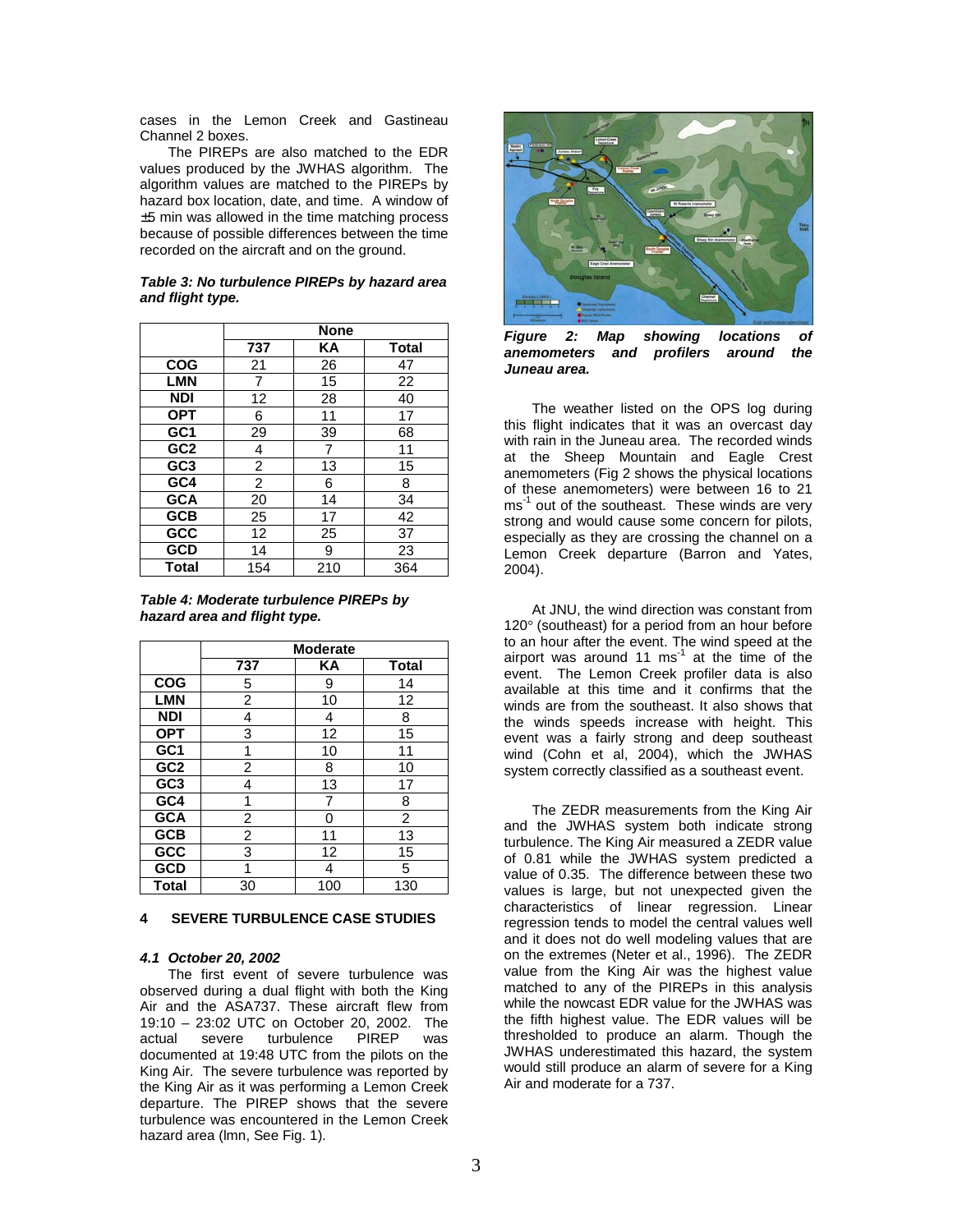#### **4.2 November 12, 2002**

The second severe turbulence event occurred during a King Air flight from 16:55 – 19:48 UTC on November 12, 2002. The actual time of the severe turbulence PIREP is 18:10 UTC. The King Air observed "occasional moderate" and severe turbulence on a Gastineau Channel departure at about 1000 ft, in the Gastineau Channel 2 (gc2) hazard area (See Fig. 1).

The closest of the Juneau area weather instruments to this event are the Mount Roberts anemometer and the South Douglas profiler. The Mount Roberts anemometer (Fig. 2) indicates the winds came mainly out of the northeast at around 15  $\text{ms}^{-1}$  near the time of the event. The South Douglas profiler (Fig. 2) confirms the direction but indicates the speed of the winds was between 10 to 13  $\text{ms}^{-1}$ . The Eagle Crest anemometer also verified the winds out of the northeast. Thus, this event is a Taku wind event (Cohn et al., 2004). The JWHAS system correctly classified it as a Taku event.

The ZEDR data from both the King Air and the JWHAS system indicate a turbulence event. The ZEDR value from the King Air was 0.59 and the JWHAS system EDR value was 0.30. Again, there is a fairly large gap between the two EDR values, but as stated in the previous case study this maybe due to the characteristics of linear regression. The EDR values in this case are lower than those from the first case, but this is expected since this case was listed as a moderate/occasional severe case. Nonetheless, these values still rank in the highest ten for intensity of JWHAS values that are matched to the PIREPs.

## **5 OVERALL RESULTS**

 The JWHAS system and the aircraft measurements both have an ability to discriminate between no turbulence PIREPs and MOG turbulence PIREPs, as illustrated in Figures 2 and 3. These figures are discrimination plots. Fig. 2 shows the distributions of the JWHAS nowcast EDR values matched to the no and MOG PIREPs, respectively. Similarly, Fig. 3 shows the distributions of aircraft-measured EDR values matched for no and MOG PIREPs. There is little overlap in the distribution of EDR values for no PIREPs and MOG PIREPs. This shows that the JWHAS nowcasts and aircraft measurements are able to discriminate well between no turbulence and MOG turbulence events.

In addition, the positions of the peaks of both the no PIREPs and MOG PIREPs, in both figures give some valuable information. The peak of the

EDR values for the no PIREPs in both figures is around zero and decreases for higher EDR values. For the MOG PIREPs, both the JWHAS and aircraft-measured EDR values peak around 0.1 with median points of 0.17 and 0.19, respectively. The figures clearly show that the distributions of EDR values for no and MOG PIREPs are distinct and that the JWHAS and aircraft EDR measurements have good skill in discriminating between events and non-events. If the JWHAS system had no skill, then the two distributions would look similar.



**Figure 2: Discrimination plot of JWHAS nowcast EDR values for PIREPs of "No turbulence" vs. "Moderate or severe turbulence".** 



**Figure 3: Discrimination plot of aircraft measured ZEDR values for PIREPs of "No turbulence" vs. "Moderate or severe turbulence".** 

The discrimination plots for both the JWHAS system and aircraft EDR are similar. This indicates that the JWHAS system has as much value as a warning system as sending out a